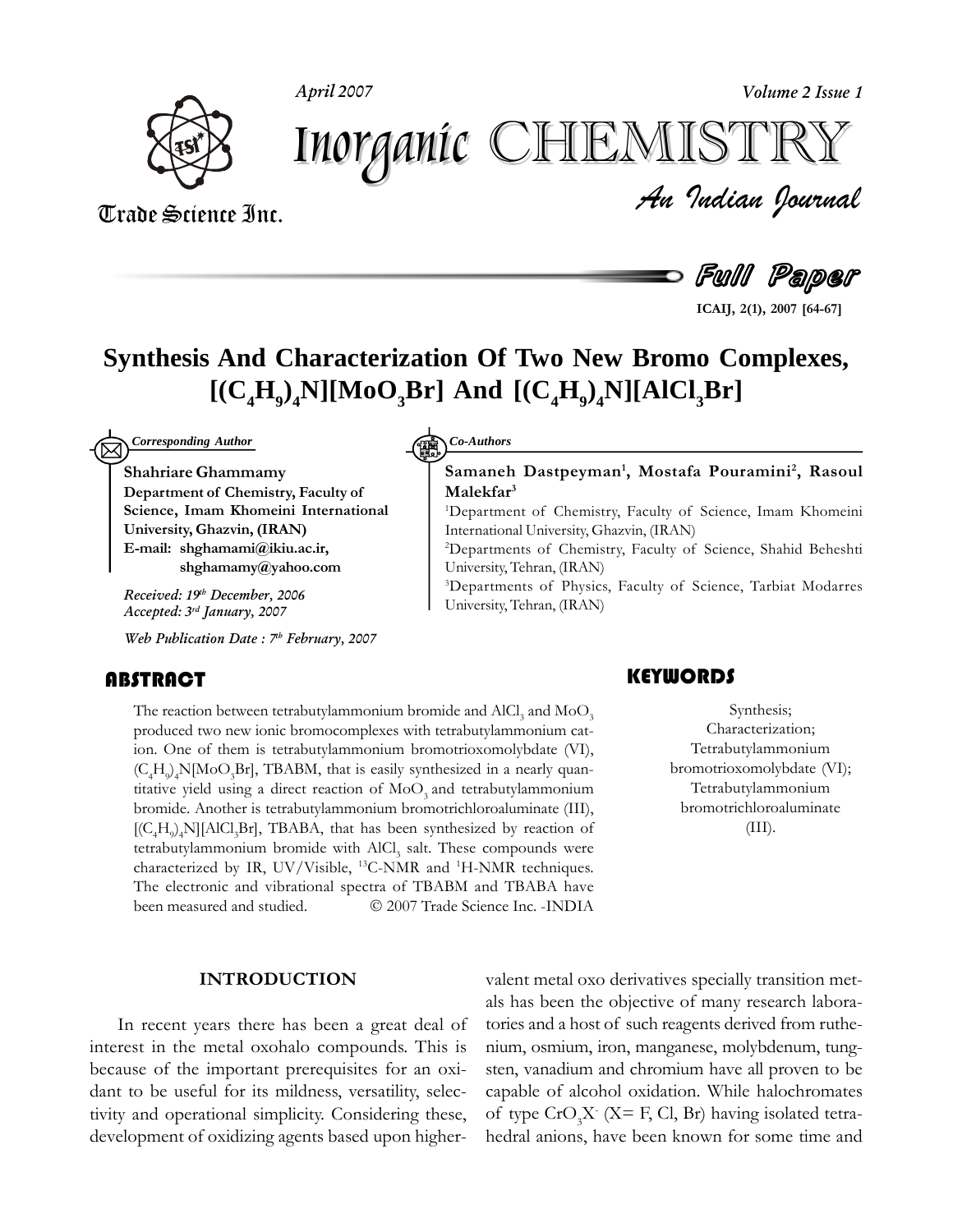peratures

are readily accessible by reaction in solution<sup>[1-3]</sup> the per for the presence of presence of the presence of the corresponding molybdates and aluminates are not used for found in analogous manner. We had prepared and not inv Free reported synthesis of a number of [CrO<sub>3</sub>F] and and<br>and reported [ $CrO<sub>3</sub>Cl$ ] anions with tetraethylammonium counter the component the component of the component of the state of prepare two nium b synthesis of a number of  $[CrO<sub>3</sub>F]$  and (M-<br>anions with tetraethylammonium counter the  $\frac{1}{3}$  is  $\frac{1}{3}$  in previously<sup>[4,5]</sup>. We have managed to prepare two num-<br>new bromocompounds of molybdenum and aluminew bromocompounds of molybdenum and aluminum that are the analog of the above chromium compounds. Oxohalochromates (VI) have been known for is no s<br>many years and many methods have been used to mild co many years and many methods have been used to mil<br>synthesize them<sup>[6-8]</sup>, but the compounds, bromotrioxo- tha synthesize them<sup> $[6-8]$ </sup>, but the compounds, bromotrioxo-<br>molybdate (VI) and bromotrichloro aluminate (III) progress of the reaction. molybdate (VI) and bromotrichloro aluminate (III) progress<br>have not been synthesized and reported so far. In have not been synthesized and reported so far. In  $\begin{bmatrix} 1 & 1 \\ 1 & 1 \end{bmatrix}$ been used to synthesize these compounds. There were the contract of the contract of the contract of the contract of the been used to synthesize these compounds. There been used to synthesize these compounds. There<br>were two primary incentives for selection of  $(C<sub>H</sub>)$ ) were two primary incentives for selection of  $(C_4H_9)_4$   $(C_4$ <br>N<sup>+</sup> as the counter ion. Firstly, quaternary ions such of  $(C_4H_9)_4$  $N^+$  as the counter ion. Firstly, quaternary ions such of<br>as tetrabutylammonium are often used as phase transas tetrabutylammonium are often used as phase transfer catalysts. Secondly, quaternary ions such as tetrabutylammonium are used as crystal growing agents.

#### **RESULTS AND DISCUSSION**

con<br>
We had reported the synthesis of a number of an a<br>
halochromates(VI), with the belief that those rehalochromates (VI), with the belief that those reransemblance  $(Y)$ , which are benefit and drose to the asset and drose the state as applied of the oxidation of organic transis substrates. It has been shown that halochromates were  $\text{cm}^{-1}$ ) substrates. It has been shown that halochromat substrates. It has been shown that halochromates were cm<sup>-1</sup>)<br>useful new oxidants for organic chemists<sup>[9,10]</sup>. Those transicompounds showed oxidative properties like as other date compounds showed oxidative properties like as other date<br>previous reported halochromates<sup>[11-13]</sup>. We now report in t previous reported halochromates<sup>[11-13]</sup>. We now report in the synthesis of the TBABM that is analog of the making previous reported indocurrenties<br>the synthesis of the TBABM tha<br>above chromium compounds. reported methods for their preparation in-<br>The reported methods for their preparation in-

e reported methods for their preparation in-<br>non-mild or hard conditions such as high temvolved non-mild or hard conditions such as high tem-

**FUILL Paper**<br>
peratures or use of acids such as HF. The method<br>
used for the synthesis of TBABM and TBABA does not involve direct use of HF or reaction of MHF<sub>2</sub><br>(M=NH<sub>4</sub>, K) with MoO<sub>3</sub> and AlCl<sub>3</sub>, and is based on<br>the concept of high reactivity of tetrabutyl ammonot involve direct use of HF or reaction of MHF. not involve direct use of HF or reaction of  $MHF_2$ <br>(M=NH, K) with MoO, and AlCl, and is based on  $\frac{4}{3}$ <br>bromide, (CH) NBr and its power to bromide mium bromide,  $(C_4H_9)_4$ NBr and its addition to other compounds. to other compounds.<br>advantages of the new method are: a) there addition to other compounds.

The advantages of the new method are: a) there no side product, b) the reaction is quite fast, c) is no side product, b) the reaction is quite fast, c)  $mild$  conditions and d) the accompanied color change  $t_1$  and  $t_2$  is a supposed contracted visual means for ascertaining the that providing visual mean<br>progress of the reaction.

## **bromotrioxochromate (VI), (C4H9) 4N][MoO3Br], TBABM** ),  $(C_4H_9)_4N$ ][MoC [**MoO<sub>3</sub>Br], TBABM**<br>oO.Br] was prepared by the reaction

of  $(C_4H_9)_4$ NBr and Me<br>solvent as follows:  $(C_4H_9)_4N[Moo_3Br]$  was prepared by the reaction<br>(C H) NBr and MoO, in a 1:1 ratio in MeCN  $\mathbf{S} \times \mathbf{S} \times \mathbf{H} \times \mathbf{H}$ **t**  $\left(\frac{L_4 H_9}{4} \right)$  and MOO<sub>3</sub> in a 1:1 rate of as follows:<br> **H<sub>9</sub>**<sub>4</sub>**NBr** + **MoO<sub>3</sub>**  $\rightarrow$  **(C<sub>4</sub>H<sub>9</sub>**)<sub>4</sub>**N**[MoO<sub>3</sub>Br]

# $NBr + MoO<sub>3</sub> \rightarrow (C<sub>4</sub>H<sub>9</sub>)<sub>4</sub>N[MoO<sub>3</sub>Br]$ <br>the vibrational spectrum of this compound

 $\frac{1}{2}$ In the vibrational spectrum of this compound<br>known bands of cation and anion were seen<sup>[14,15,16]</sup> in the vibrational spectrum of this compound<br>nown bands of cation and anion were seen<sup>[14,15,16]</sup><br>as V<sub>12</sub> (A) that was found at 872.16 cm<sup>-1</sup> that the known bands of cation and anion were seen<sup>[14,15,16]</sup><br>such as  $V_{\text{max}}$  (A) that was found at 872.16 cm<sup>-1</sup> that such as  $V_{M_0=0}$  (A<sub>1</sub>) that was found at 872.16 cm<sup>-1</sup> that confirmed with literature data (TABLE 1). There is confirmed with literature data (TABLE 1). There is<br>an absorption in the compound electronic spectrum an absorption in the compound electronic spectrum<br>(Figure 1). Electronic spectrum of TBABM shows a t<br>(Figure 1) ion in the compound electronic spectrum<br>Electronic spectrum of TBABM shows a<br>in acetonitrile at  $228nm(\epsilon=336.2 \text{ mol.}^{-1})$ pectrum of TBABM shows a<br>e at 228nm( $\varepsilon$ =336.2 mol.<sup>-1</sup>lit. transition in acetonitrile at 228nm( $\varepsilon$ =336.2 mol.<sup>-1</sup>lit.<br>cm<sup>-1</sup>) that belongs to <sup>1</sup>A  $\rightarrow$ <sup>1</sup>E (a  $\rightarrow$  e) transition. This cm<sup>-1</sup>) that belongs to <sup>1</sup>A<sub>1</sub> $\rightarrow$ <sup>1</sup>E (a<sub>2</sub> $\rightarrow$  e) transition. This transition is expected as in mono substituted molvbtransition is expected as in mono substituted molybdate ions, because of the position of molybdenum<br>in the second series of transition metal elements and making of strong crystalline field complexes. of strong crystalline field complexes.<br>expected signals were found in the <sup>1</sup>H-NMR

andand <sup>13</sup>C-NMR. The expected signals were found in the <sup>1</sup>H-NMR

| $v$ (cm <sup>-1</sup> ) | Assignment                              | Intensity      | $v$ (cm <sup>-1</sup> ) | Assignment          | Intensity |
|-------------------------|-----------------------------------------|----------------|-------------------------|---------------------|-----------|
|                         | $(C_4H_9)_4N^+$                         |                | 1476                    | $V_{16}$            | (s)       |
| 3473                    | $V$ CH <sub>3</sub> + $V$ <sub>19</sub> | (w, br.)       | 1402                    | $V_{16}$            | (m)       |
| 3380                    | $v_{\text{CH3}} + v_8$                  | (w, br.)       | 1921                    | $V_{rock}$          | (w)       |
| 3105                    | $V$ CH <sub>3</sub> , asym.str          | (sh.)          | 940                     | $V_{18}$            | (vs)      |
| 3010                    | $V_{13}$ , $V_{CH3}$ , asym.str         | (w, br.)       | 475                     | $V_{19}$            | (ms)      |
| 2955                    | $V_{14}$ , $V_{CH3}$ , asym.str         | (w, br.)       | 438                     | $V_{19}$            | (ms)      |
| 2785                    | $V_{14}$ , $V_{CH3}$ asym.str           | (w, br.)       |                         | MoO <sub>3</sub> Br |           |
| 2625                    | $v_7 + v_{16}$                          | (w)            | 911                     | $v_{as}$ Mo=O (E)   | 911       |
| 2568                    | $v_3 + v_8 + v_{16}$                    | $(\mathrm{w})$ | 874                     | $v_a$ Mo=O (A)      | 874       |

**1: The frequencies (cm-1) and assignment of cation and anion of TBABM**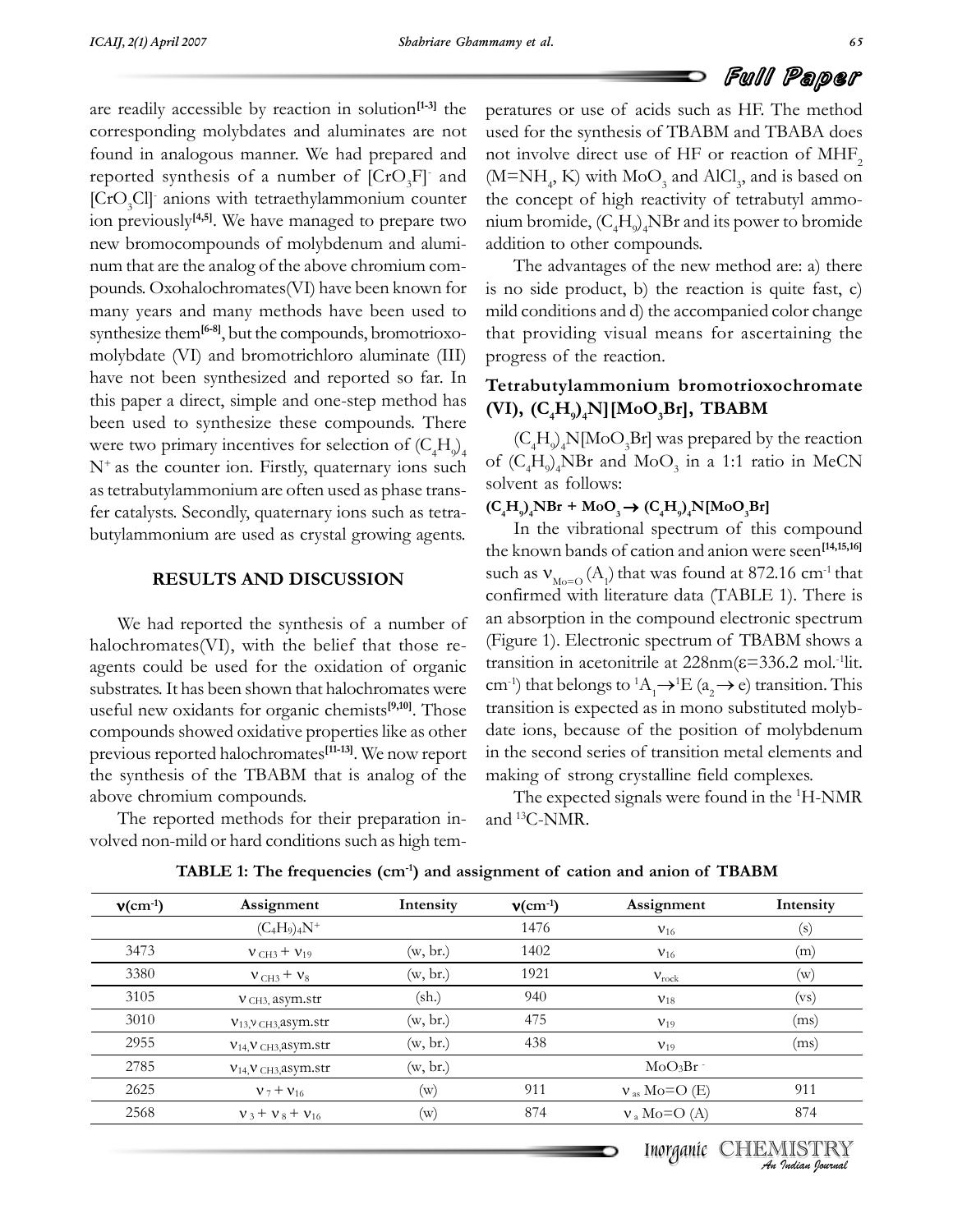shifts



[**MOO<sub>3</sub>Dr**] (C-9.4×10, SON **1: III UV/Visible spectrum** for the  $(C_4H_9)^4$ **N**<br> **IMoO** Brl  $(C=9.4\times10^{-4}$ , solvent:acetonitrile)

## **example 11**  $\mathbf{c} = \mathbf{b}$  at room<br>Tetrabutylammonium bromotrichloroaluminate was formulate the example of the example of the example of the example of the example of the example of the example of the example of the exam  $[(C_4H_9)_4N][Al($  $N[\text{AlCl}_3\text{Br}]$  room to<br>Cl, Br] was prepared by the reaction some v

 $(C_4H_9)_4N[AlCl_3Br]$  was prepared by the reaction some what l<br>  $(C_4H_3)NBr$  and AlCl. in a 1:1.1 ratio in MeCN layer of hex of  $(C_4H_9)_4$ NBr and Ale<br>solvent as follows:  $\mathbf{S} \times \mathbf{S} \times \mathbf{H} \times \mathbf{H}$  $\mathbf{H}_{\mathbf{Q}}\mathbf{H}_{\mathbf{Q}}\mathbf{H}_{\mathbf{Q}}\mathbf{H}$  **<b>AlCl**<sub>3</sub> **In** a 1:1.1 **r**<sub>2</sub><br> **C**<sub>4</sub>**H**<sub>9</sub><sub>*a*</sub>**NBr** + **AlCl**<sub>3</sub> → **(C**<sub>4</sub>**H**<sub>9</sub><sub>*a*</sub>**N**[AlCl<sub>3</sub>Br]

# $NBr + AICI<sub>3</sub> \rightarrow (C<sub>4</sub>H<sub>9</sub>)<sub>4</sub>N[AICI<sub>3</sub>Br]$  so seed the vibrational spectrum of TBABA the cat-

 $\frac{1}{\sqrt{1}}$ the vibrational spectrum of TBABA<br>and anionic bands were seen<sup>[14,17]</sup> such **[14,17]**ABA the cat-<br>such as  $v_{\text{max}}$ that was found at 686.4 cm<sup>-1</sup> that along the literature 7.72; that was found at  $686.4 \text{ cm}^{-1}$  that along the literature 7.7.<br>data. There are three absorption bands in this comdata. There are three absorption bands in this command electronic spectrum (TABLE 2). The expectionals were found in the <sup>1</sup>H-NMR and <sup>13</sup>C-NMR.  $\mathbf{F} \mathbf{R} \mathbf{R} \mathbf{R} \mathbf{R} \mathbf{R} \mathbf{R} \mathbf{R} \mathbf{R} \mathbf{R} \mathbf{R} \mathbf{R} \mathbf{R} \mathbf{R} \mathbf{R} \mathbf{R} \mathbf{R} \mathbf{R} \mathbf{R} \mathbf{R} \mathbf{R} \mathbf{R} \mathbf{R} \mathbf{R} \mathbf{R} \mathbf{R} \mathbf{R} \mathbf{R} \mathbf{R} \mathbf{R} \mathbf{R} \mathbf{R} \mathbf{R} \mathbf{R} \mathbf{R} \mathbf{R} \mathbf{$ **TABLE 2: Transitions specifications of TBABA**

| <b>TABLE 2: Transitions specifications of TBABA</b> |  |  |  |
|-----------------------------------------------------|--|--|--|
|-----------------------------------------------------|--|--|--|

| $\lambda$ (nm)              | $\lambda$ (nm)              | $\lambda$ (nm)              |  |
|-----------------------------|-----------------------------|-----------------------------|--|
| $(\epsilon, M^{-1}cm^{-1})$ | $(\epsilon, M^{-1}cm^{-1})$ | $(\epsilon, M^{-1}cm^{-1})$ |  |
| 575                         | 375                         | 305                         |  |
| 458                         | 478                         | 485`                        |  |

# terial and instruments

 $\sum_{i=1}^{n}$ *Indian Journal* **Indian**<br>
Indian *I Indian Indian*<br>
Internet is were made on an Uvicon model 922<br>
Internet is the state of the CHEMISTRY<br> *Interganic* CHEMISTRY Material and instruments<br>Anal<br>Acetonitrile (Fluka, P.A.) was distilled several times N, 3<br>from phosphorus pentaoxide before use, thereby reducfrom phosphorus pentaoxide before use, thereby reduc-<br>ing its water content to <4 ppm. Tetrabutylammonium bromide was bought from Merck. AlCl3<br>bromide was bought from Merck. AlCl3 ing its water content to  $\leq 4$  ppm. Tetrabutylammonium<br>bromide was bought from Merck. AlCl<sub>3</sub> and MoO<sub>3</sub><br>(Merck, p.a.) were used without further purification. (Merck, p.a.) were used without further purification. Solvents were purified by standard methods. Infrared spectra were recorded as KBr disks on a Shimadzu [Me]<br>model 420 spectrophotometer. The UV/Visible meamodel 420 spectrophotometer. The UV/Visible measurements were made on an Uvicon model 922 spec-  $N[f]$ <br>trometer. <sup>1</sup>H and <sup>13</sup>C-NMR were recorded on a Bruker trometer.<sup>1</sup>H and <sup>13</sup>C-NMR were recorded on a Bruker and AVANCE DRX 500 spectrometer. All the chemical tr

shifts are quoted in ppm using the high-frequency<br>positive convention: <sup>1</sup>H and <sup>13</sup>C-NMR spectra were percent percent referenced to external SiMe. The percent composition  $\text{referenced to external SiMe}_4$ . The percent composition<br>of elements was obtained from the Microanalytical of elements was obtained from the Microanalytical<br>Laboratories, Department of Chemistry, OIRC, Tehran. Laboratories, Department of Chemistry, OIRC, Tehran.

### **[(C4H9) 4N][MoO3Br]**chromate(VI),  $[(C<sub>A</sub>H<sub>o</sub>)<sub>A</sub>N][MoO<sub>3</sub>Br]$

7.72; N, 3.00. Found: C, 42.53; H, 8.01; N, 3.12.<br>**Synthesis of Tetrabutylammonium bromotrichloro** chromate(VI),  $[(C_4H_9)_4N][MoO_3Br]$ <br>Tetrabutylammonium bromotrioxomolybdate<br>(VI),  $[(C_4H_3)_4N][MoO_3Br]$  was prepared by dissolv-(VI),  $[(C_4H_9)_4N][MoO_3Br]$  was prepared by dissolving MoO<sub>3</sub> (0.31 g, 2.2 mmol) in MeCN and addition of this solution to a solution of tetrabutylammonium<br>of this solution to a solution of tetrabutylammonium browing the  $\sigma_3$  (see Fig. 2.2 mmol) in Hecal can add addedness of this solution to a solution of tetrabutylammonium<br>bromide (0.70 g, 2.2 mmol) in MeCN under stirring bromide (0.70 g, 2.2 mmol) in MeCN under stirring<br>at room temperature until a bright green precipitate stomale (end g, 22 hours) in the strainer dating<br>at room temperature until a bright green precipitate<br>was formed. After 2 hours stirring, the mixture was was formed. After 2 hours stirring, the mixture was<br>filtered, washed with isopropyl alcohol and dried at room temperature. The tetrabutylammonium salts are<br>room temperature. The tetrabutylammonium salts are mercu, washed with hoppepyr aboute and after a<br>room temperature. The tetrabutylammonium salts are<br>some what hygroscopic, and it better stored under a layer of hexane, whereas all of the salts are photo-<br>layer of hexane, whereas all of the salts are photolayer of hexane, whereas all of the salts are photosensitive and moisture-sensitive, both in solution and<br>solids. UV/Visible, IR, <sup>1</sup>H-NMR and <sup>13</sup>C-NMR were solids. UV/Visible, IR, <sup>1</sup>H-NMR and <sup>13</sup>C-NMR were<br>all consistent with the TBABM structure. Mp: 111<sup>0</sup>C. Sonas. S.V. Visible, H., 11 Februaries S. Finne were<br>all consistent with the TBABM structure. Mp: 111<sup>o</sup>C.<br>Anal.Calcd for C. H. BrMoNO. (%): C. 41.20: H. all consistent with the TBABM structure. Mp: 111<sup>o</sup>C.<br>Anal.Calcd for C<sub>16</sub>H<sub>36</sub>BrMoNO<sub>3</sub> (%): C, 41.20; H, Anal.Calcd for C<sub>16</sub>H<sub>36</sub>BrMoNO<sub>3</sub> (%): C, 41.20; H,<br>7.72; N, 3.00. Found: C, 42.53; H, 8.01; N, 3.12.

### $\frac{1}{2}$   $\frac{1}{2}$   $\frac{1}{2}$   $\frac{1}{2}$   $\frac{1}{2}$   $\frac{1}{2}$   $\frac{1}{2}$   $\frac{1}{2}$   $\frac{1}{2}$   $\frac{1}{2}$   $\frac{1}{2}$   $\frac{1}{2}$   $\frac{1}{2}$   $\frac{1}{2}$   $\frac{1}{2}$   $\frac{1}{2}$   $\frac{1}{2}$   $\frac{1}{2}$   $\frac{1}{2}$   $\frac{1}{2}$   $\frac{1}{2}$   $\frac{1}{2}$   $\$ ninate(III),[( $\mathrm{C_4H_0}$ )<sub>a</sub>N][Al **ate(III),[(C<sub>4</sub>H<sub>9</sub>)<sub>4</sub>N][AlCl<sub>3</sub>Br]**<br>a solution of aluminium trichloride AlCl<sub>3</sub> (0.29

To a solution of aluminium trichloride  $AICI_3$  (0.29  $\alpha$ , 2.2 mmol) in MeCN the solid powder tetrabutylg, 2.2 mmol) in MeCN the solid powder tetrabutylordination<br>ammonium bromide (0.78 g, 2.42 mmol) was added<br>under stirring at room temperature until a white solid under stirring at room temperature until a white solid<br>precipitate was formed. After 2 hours stirring, the mixprecipitate was formed. After 2 hours stirring, the mix-<br>ture was filtered, washed with 1-butanol, and dried at ture was filtered, washed with 1-butanol, and dried at<br>room temperature. UV/Visible, IR, <sup>1</sup>H-NMR and <sup>13</sup>C-From temperature. UV/Visible, IR, <sup>1</sup>H-NMR and <sup>13</sup>C-<br>NMR were all consistent with the TBABA structure. NMR were all consistent with the TBABA structure. Anal.Calcd for  $C_{16}H_{36}$ AlBrCl<sub>3</sub>N (%): C, 42.15; H<br>N. 3.07. Found: C, 42.94: H, 8.17; N, 3.22. N, 3.07. Found: C, 42.94; H, 8.17; N, 3.22.

### **CONCLUSION**

tetrabutylammonium bromide salts of AlCl. wo tetrabutylammonium bromide salts of AlCl<sub>3</sub><br>MoO, were synthesized simply. (C.H.) N Two tetrabutylammonium bromide salts of AlCl<sub>3</sub><br>and MoO<sub>3</sub> were synthesized simply.  $(C_4H_9)_4N$ <br>MoO.Brl was prepared by the reaction of (C, H) NBr [MoO<sub>3</sub>Br] was prepared by the reaction of  $(C_4H_9)_4$  NBr<br>and MoO, in a 1:1 ratio in MeCN solvent and (C.H.) and MoO<sub>3</sub> in a 1:1 ratio in MeCN solvent and  $(C_4H_9)_4$ <br>NIAICl Brl was prepared by the reaction of (C H) NBr  $N[AlCl<sub>3</sub>Br]$  was prepared by the reaction of  $(C_4H_9)_4$ NBr<br>and AlCl. in a 1:1.1 ratio in MeCN solvent. Elecand AlCl<sub>3</sub> in a 1:1.1 ratio in MeCN solvent. Electronic and vibrational spectra of these two new